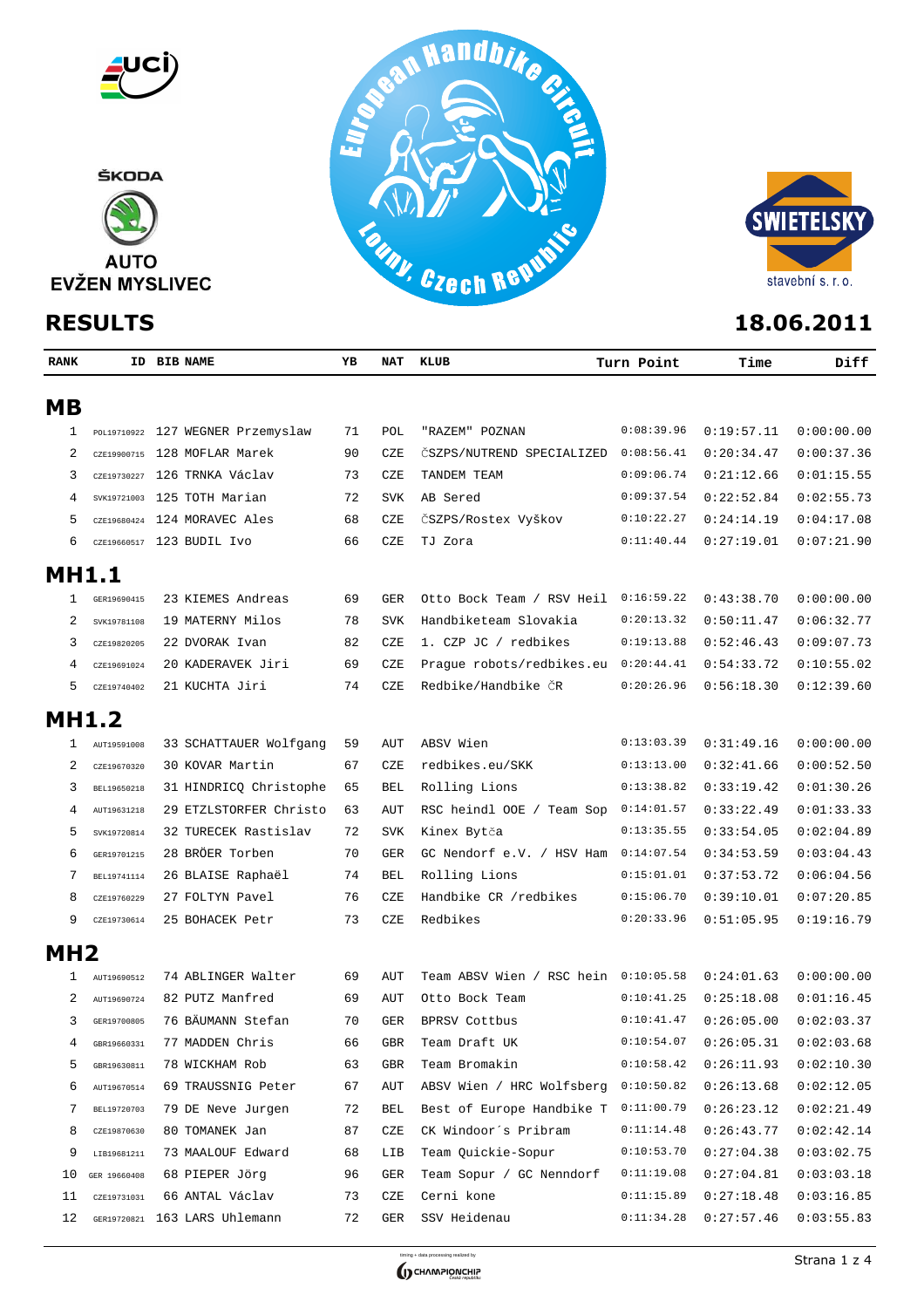

ŠKODA







| <b>RANK</b>    |             | ID BIB NAME                    |    | NAT        | KLUB                      | Turn Point<br>Time |            | Diff       |  |
|----------------|-------------|--------------------------------|----|------------|---------------------------|--------------------|------------|------------|--|
| 13             | AUT19681216 | 58 PINKERNELL Christia         | 68 | AUT        | <b>BBSV</b>               | 0:11:30.21         | 0:27:58.14 | 0:03:56.51 |  |
| 14             | GER19640524 | 71 NEUSKE Markolf              | 64 | <b>GER</b> | Team ProActiv / VFR+RSG L | 0:11:50.08         | 0:28:27.04 | 0:04:25.41 |  |
| 15             | GER19580716 | 65 WEISS Siegfried             | 58 | GER        | RV Einhausen              | 0:11:44.84         | 0:28:38.52 | 0:04:36.89 |  |
| 16             | GBR19690518 | 67 CORPS-BELL Alistair         | 69 | <b>GBR</b> | Handcycling Association U | 0:11:48.94         | 0:28:51.39 | 0:04:49.76 |  |
| 17             | FRA19610912 | 70 MOYSES Patrick              | 61 | FRA        | Team Piscines Waterair Mu | 0:12:19.82         | 0:29:35.47 | 0:05:33.84 |  |
| 18             | BEL19750211 | 53 VAN den Brande Patr         | 75 | <b>BEL</b> | The Spirit of Handcycling | 0:12:29.78         | 0:30:20.70 | 0:06:19.07 |  |
| 19             | GER19580128 | 64 WERKMANN Hans-Alber         | 58 | <b>GER</b> | Team ProActiv /RSKV-Tübin | 0:12:54.38         | 0:31:28.69 | 0:07:27.06 |  |
| 20             | GBR19720405 | 51 POOLMAN Marc                | 72 | <b>GBR</b> | Handcycling UK            | 0:13:12.53         | 0:32:13.89 | 0:08:12.26 |  |
| 21             | GER19650903 | 54 EPTING Thomas               | 65 | GER        | Team Pro Activ/RSKV Tübin | 0:13:51.10         | 0:33:17.33 | 0:09:15.70 |  |
| 22             | CZE19700507 | 45 CHARVÁT Roman               | 70 | CZE        | Handbike CR               | 0:14:01.55         | 0:33:23.35 | 0:09:21.72 |  |
| 23             | GER19720412 | 62 KOHLER Bernd                | 72 | GER        | Team ProActiv-RSKV Tübing | 0:13:28.71         | 0:34:22.15 | 0:10:20.52 |  |
| 24             | HUN19580719 | 63 LEGEZA György               | 58 | HUN        | Blue Scorpions MC         | 0:13:47.09         | 0:34:22.75 | 0:10:21.12 |  |
| 25             | CZE19540905 | 47 HRABICA Petr                | 54 | CZE        | Handbike CR               | 0:13:43.32         | 0:34:34.49 | 0:10:32.86 |  |
| 26             | SVK19640514 | 46 BOCKOR Ladislav             | 64 | <b>SVK</b> | Handbiketeam Slovakia     | 0:14:11.69         | 0:35:31.61 | 0:11:29.98 |  |
| 27             | SVK19890525 | 49 MIHO Michal                 | 89 | <b>SVK</b> | Handbiketeam Slovakia     | 0:14:12.74         | 0:35:45.70 | 0:11:44.07 |  |
| 28             | CZE19600312 | 48 JADLOVSKÝ Jaroslav          | 60 | CZE        | HANDBIKE ČR               | 0:15:36.02         | 0:37:37.25 | 0:13:35.62 |  |
| 29             | CZE19780715 | 50 LISKA Radim                 | 78 | CZE        | Handbike CR               | 0:15:28.57         | 0:38:47.98 | 0:14:46.35 |  |
| <b>MH3</b>     |             |                                |    |            |                           |                    |            |            |  |
| 1              |             | GER19640317 114 JEFFRÉ Bernd   | 64 | GER        | Team Germany / GC Nendorf | 0:09:55.22         | 0:23:34.65 | 0:00:00.00 |  |
| 2              |             | AUT19670712 108 STERNATH Elmar | 67 | AUT        | ABSV Wien / RSLC Holzkirc | 0:10:09.76         | 0:23:35.32 | 0:00:00.67 |  |
| 3              | GER19770812 | 164 MERKLEIN Vico              | 77 | GER        | Gymnastik Club Neudorf So | 0:10:05.24         | 0:23:46.25 | 0:00:11.60 |  |
| $\overline{4}$ | SUI19580402 | 110 NIETLISPACH Franz          | 58 | SUI        | Carbonbike.ch / RCZ Switz | 0:09:57.18         | 0:23:48.90 | 0:00:14.25 |  |
| 5              | POL19741209 | 106 WILK Rafal                 | 74 | POL        | SPAR Start Szczecin       | 0:10:27.17         | 0:24:35.86 | 0:01:01.21 |  |
| 6              | POL19570709 | 112 WANDACHOWICZ Zbigni        | 57 | POL        | K.S.I. Start Szczecin     | 0:10:43.11         | 0:24:55.60 | 0:01:20.95 |  |
| 7              | AUT19640613 | 111 DOLLESCHAL Klaus           | 64 | AUT        | Team ABSV Wien / VSC Vill | 0:10:45.12         | 0:25:15.82 | 0:01:41.17 |  |
| 8              | GER19820527 | 105 GABRIEL Patrick            | 82 | GER        | Otto Bock Team / GC Nendo | 0:10:38.56         | 0:25:31.66 | 0:01:57.01 |  |
| 9              | GER19660301 | 109 PURSCHKE Torsten           | 66 | GER        | Otto Bock Team            | 0:10:44.18         | 0:26:07.50 | 0:02:32.85 |  |
| 10             | CZE19730831 | 92 SULC Miroslav               | 73 | CZE        | Handbike CR               | 0:10:57.41         | 0:26:17.56 | 0:02:42.91 |  |
| 11             | CZE19750308 | 102 SVEHLA Zbynek              | 75 | CZE        | SK Kontakt Praha          | 0:11:12.54         | 0:26:22.17 | 0:02:47.52 |  |
| 12             |             | SVK19640703 104 KUKLA Daniel   | 64 | SVK        | Handbiketeam Slovakia     | 0:11:12.67         | 0:26:50.23 | 0:03:15.58 |  |
| 13             | GER19680307 | 99 FROMM Michael               | 68 | GER        | handbike team kiel/GC Nen | 0:11:24.55         | 0:27:42.84 | 0:04:08.19 |  |
| 14             | CZE19661206 | 89 MOŠNICKA Tomáš              | 66 | CZE        | CK Windoor's Príbram      | 0:11:48.63         | 0:28:35.22 | 0:05:00.57 |  |
| 15             | GER19710405 | 97 WIRTH Frank                 | 71 | GER        | Team Rehability           | 0:11:53.40         | 0:28:59.36 | 0:05:24.71 |  |
| 16             | AUT19550104 | 98 MAREK Wilhelm               | 55 | AUT        | OEAMTC RMC Bad Grossperth | 0:12:04.93         | 0:29:10.89 | 0:05:36.24 |  |
| 17             | GBR19860708 | 84 ALLDIS Brian                | 86 | GBR        | west suffolk wheelers     | 0:12:11.47         | 0:29:13.48 | 0:05:38.83 |  |
| 18             | AUT19670423 | 103 HACKINGER Ludwig           | 67 | AUT        | RSC heindl OOE            | 0:12:42.56         | 0:30:35.48 | 0:07:00.83 |  |
| 19             | CZE19750607 | 88 FABIAN Radoslav             | 75 | CZE        | Handbike CR               | 0:12:31.32         | 0:30:46.85 | 0:07:12.20 |  |



GER19540209 107 WENDLAND Hans-Theo 54 GER RSV-Herbolzheim 0:13:11.14 0:31:04.10 0:07:29.45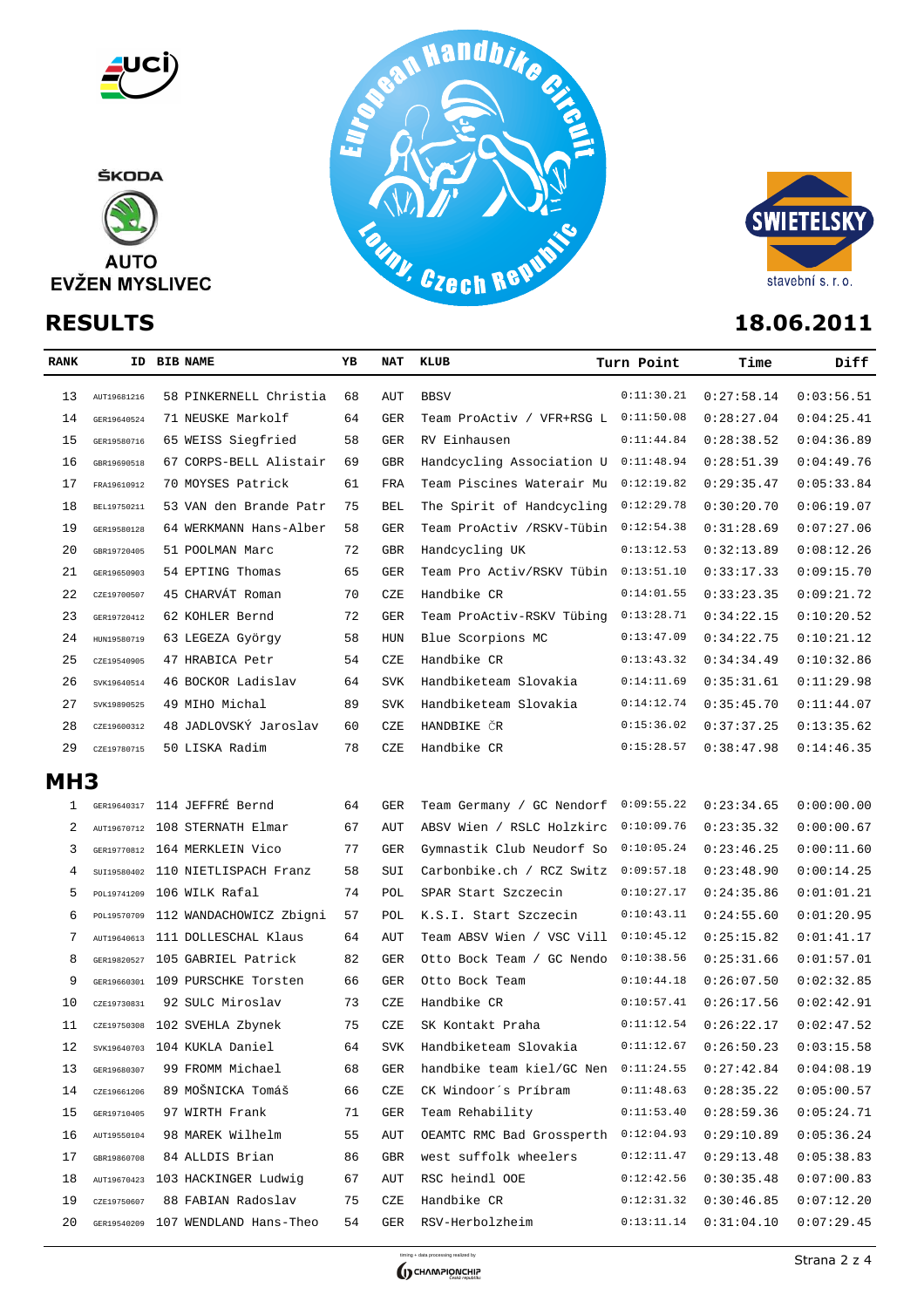

ŠKODA







| <b>RANK</b>     |             | ID BIB NAME                      |                                    |    | NAT        | KLUB                                 | Turn Point | Time       | Diff       |
|-----------------|-------------|----------------------------------|------------------------------------|----|------------|--------------------------------------|------------|------------|------------|
| 21              | GER19730629 | 165 CHRISTIAN Reeb               |                                    | 73 | <b>GER</b> | Team Rehability                      | 0:12:40.34 | 0:31:19.99 | 0:07:45.34 |
| 22              | NED19731124 | 101 SNIPPE Seine                 |                                    | 73 | NED        | Road Racers Club Nederlan 0:12:58.70 |            | 0:33:03.56 | 0:09:28.91 |
| 23              | CZE19820527 |                                  | 87 PETRVALSKY Dusan                | 82 | CZE        | Handbike CR                          | 0:14:19.10 | 0:35:25.15 | 0:11:50.50 |
| 24              | CZE19760606 | 91 SKOUPÝ Martin                 |                                    | 76 | CZE        | TJ Stadion Louny - Ekosta            | 0:15:34.07 | 0:38:54.95 | 0:15:20.30 |
| 25              | OMN19751108 | 86 ALSAADI Ali                   |                                    | 75 | OMN        | Al Ain Club for Disabled             | 0:15:44.63 | 0:39:47.92 | 0:16:13.27 |
| 26              | UAE19630801 |                                  | 85 ALNUAIMI Mohammed               | 63 | UAE        | Al Ain Club for Disabled             | 0:19:25.05 | 0:54:20.11 | 0:30:45.46 |
| MH4             |             |                                  |                                    |    |            |                                      |            |            |            |
| 1               |             | BEL19710305 117 DECLEIR Wim      |                                    | 71 | BEL        | Belgian Paracycling Team             | 0:10:14.70 | 0:23:32.73 | 0:00:00.00 |
| 2               |             | GER19610518 119 MOSANDL Norbert  |                                    | 61 | <b>GER</b> | RSC Cottbus/SB Rosenheim             | 0:10:20.45 | 0:24:21.43 | 0:00:48.70 |
| 3               |             | NED19910610 118 PLAT Jetze       |                                    | 91 | <b>NED</b> | Wolturnus                            | 0:11:00.34 | 0:26:22.66 | 0:02:49.93 |
| 4               |             | SUI19620226 115 EBERLE Walter    |                                    | 62 | SUI        | carnonbike.ch                        | 0:11:39.91 | 0:27:38.63 | 0:04:05.90 |
| 5               |             | NED19611029 116 VINK John        |                                    | 61 | NED        | RWC Ahoy                             | 0:12:04.02 | 0:29:26.92 | 0:05:54.19 |
| <b>MHO</b>      |             |                                  |                                    |    |            |                                      |            |            |            |
| 1               |             |                                  | POL19641203 166 TOMASZ Walisiewicz | 64 | POL        | GTM Mobile                           | 0:13:17.78 | 0:32:17.65 | 0:00:00.00 |
| 2               |             | OMN19740101 120 ALJAHWARI Hassan |                                    | 74 | OMN        | Al Ain Club for Disabled             | 0:18:20.95 | 0:47:37.39 | 0:15:19.74 |
| MT1             |             |                                  |                                    |    |            |                                      |            |            |            |
| 1               | CZE19910930 | 3 HINDR Jiri                     |                                    | 91 | CZE        | Czech National Cycling Te            | 0:16:19.89 | 0:38:17.01 | 0:00:00.00 |
| 2               | GER19680625 |                                  | 6 NEUMANN Matthias                 | 68 | <b>GER</b> | RSG Heidelberg / Radsport            | 0:17:53.24 | 0:42:44.20 | 0:04:27.19 |
| 3               | CZE19851224 | 4 OPL Pavel                      |                                    | 85 | CZE        | PSK Whirlpool-Author                 | 0:21:53.87 | 0:56:32.74 | 0:18:15.73 |
| MT <sub>2</sub> |             |                                  |                                    |    |            |                                      |            |            |            |
| 1               | CZE19860804 |                                  | 14 VONDRACEK David                 | 86 | CZE        | Czech National Cycling Te            | 0:12:04.44 | 0:28:48.22 | 0:00:00.00 |
| 2               | AUT19660916 |                                  | 18 WINTERLEITNER Helmu             | 66 | CZE        | RC RIH ASVÖ 1. BankTulln             | 0:12:47.28 | 0:29:42.33 | 0:00:54.11 |
| 3               | GER19840229 | 17 SELBITZ Mario                 |                                    | 84 | <b>GER</b> | TSG Lübben                           | 0:13:05.61 | 0:30:01.28 | 0:01:13.06 |
| 4               | CZE19800808 | 13 SEJNA Roman                   |                                    | 80 | CZE        | Czech National Cycling Te            | 0:12:46.61 | 0:30:34.61 | 0:01:46.39 |
| 5               | CZE19770514 | 12 WINKLER Josef                 |                                    | 77 | CZE        | Czech National Cycling Te            | 0:13:19.30 | 0:31:39.24 | 0:02:51.02 |
| 6               | GER19900224 |                                  | 15 PERUFSKIJ Björn                 | 90 | <b>GER</b> | BPRSV 7 RSC Cottbus                  | 0:13:43.83 | 0:33:21.83 | 0:04:33.61 |
| 7               | CZE19740520 | 16 VOKURKA Vaclav                |                                    | 74 | CZE        | SKS Tricykl Blatná                   | 0:16:08.55 | 0:35:19.59 | 0:06:31.37 |
| <b>WB</b>       |             |                                  |                                    |    |            |                                      |            |            |            |
| 1               |             |                                  | GER19761228 122 VOLLBRECHT Regina  | 76 | GER        | BPRSV / RSC Cottbus                  | 0:11:12.49 | 0:25:24.56 | 0:00:00.00 |
| WH <sub>2</sub> |             |                                  |                                    |    |            |                                      |            |            |            |
|                 | SVK19630323 | 36 OROSZOVA Anna                 |                                    | 63 | <b>SVK</b> | Handbike Team Slovakia               | 0:12:56.30 | 0:30:58.86 | 0:00:00.00 |
| 2               | POL19810428 | 35 KALUZA Renata                 |                                    | 81 | POL        | K.S.I. Start Szczecin                | 0:13:30.23 | 0:34:00.40 | 0:03:01.54 |
| 3               | GER19640921 | 34 ABELE Kerstin                 |                                    | 64 | GER        | TSG Söflingen/RVC Reute              | 0:15:49.36 | 0:39:05.20 | 0:08:06.34 |
|                 |             |                                  |                                    |    |            |                                      |            |            |            |

**WH3**